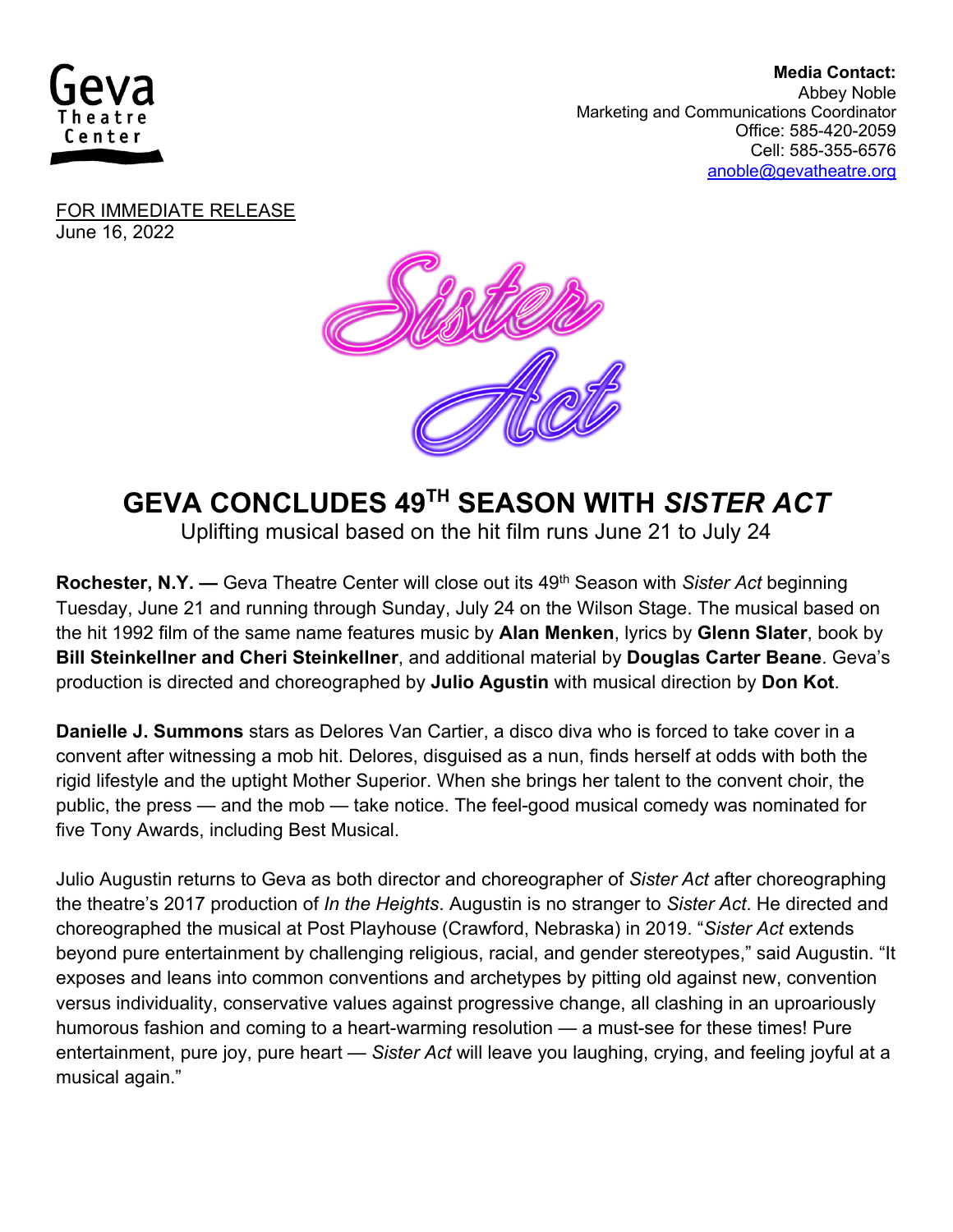The cast also includes **April Armstrong** (Mother Superior), **Tim Connell** (Monsignor O'Hara), **Alex Gibbs** (Curtis), **Nat Lopez** (Joey), **Quynh-My Luu** (Sister Mary Robert), **Jean McCormick** (Sister Mary Lazarus), **Marcy McGuigan** (Sister Mary Theresa), **Juwon Tyrel Perry** (TJ), **Terance Reddick** (Lt. Eddie Souther), **Khalid Rivera** (Pablo), **Samantha Sayah** (Sister Mary Martin of Tours), **Annie Zigman** (Sister Mary Patrick), and ensemble members **Tristan Altobelli**, **Robbie Beirne**, **Kayla Bush**, **Ava Massaro**, and **Elsa Oates Keefe**.

**Don Kot** (musical director), **Frank J. Oliva** (scenic designer), **Kendra Johnson** (costume designer), **Brian J. Lillienthal** (lighting designer), **Megumi Katayama** (sound designer), **Jenni Werner** (dramaturg), **Katherine Thesing** (stage manager), and **Nolan Todd** (assistant stage manager) complete the creative team with casting by Karie Koppel and Koppel Casting.

Tickets for *Sister Act* can be purchased by calling 585-232-4382 or online at GevaTheatre.org.

Geva's 49th Season is sponsored by ESL Federal Credit Union. Dr. Dawn Lipson serves as honorary season producer. *Sister Act* is presented with support from lead producer Harter Secrest & Emery LLP, associate producer St. John's, and media sponsors WHEC-TV and 92.5 WBEE.

The theatre's 50<sup>th</sup> Anniversary Season will kick off on Tuesday, September 6, 2022 with Charlotte Brontë's *Jane Eyre* adapted and directed by incoming Artistic Director Elizabeth Williamson. Season subscriptions are on sale now.

## **About Geva Theatre Center**

**Geva Theatre Center** is a nonprofit, professional theatre company in downtown Rochester, New York, offering world-class productions and extensive additional programming. Founded in 1972, Geva is the most well-attended regional theatre in New York State with one of the 25 largest subscription bases among regional theatres in the country. Geva serves as many as 160,000 patrons annually, including more than 20,000 students.

Geva's 517-seat Wilson Stage and 180-seat Fielding Stage each offer a wide-ranging collection of drama, comedy and musical theatre, from classics to world premieres. The company also offers a broad slate of educational, outreach and literary programming to enrich audiences, students and artists of all ages and disciplines. Since 1995, Geva has been under the artistic direction of Mark Cuddy.

Geva Theatre Center sits on the ancestral and unceded territory of the Onöndowa'ga, or "the people of the Great Hill." In English, they are known as the Seneca people, "the keeper of the western door." They have stewarded this land through generations, and Geva pays respect and gives thanks to their elders, past and present.

**Find out more about Geva Theatre Center** at GevaTheatre.org or by connecting with us on social media. Facebook: facebook.com/gevatheatrecenter, Twitter: @gevatheatre, Instagram: @gevatheatre, LinkedIn: linkedin.com/company/geva-theatre-center.